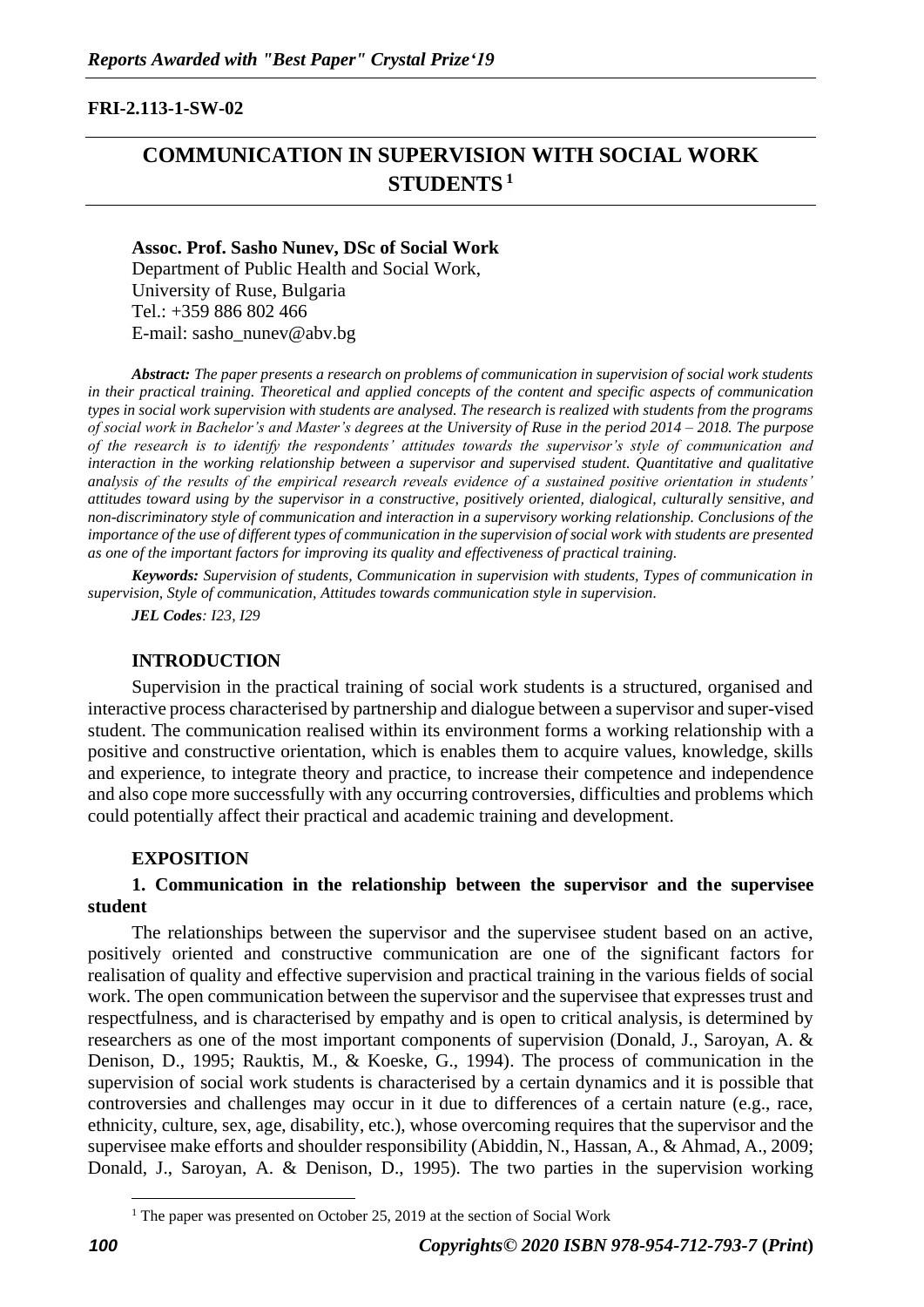relationship should aim their joint efforts at creating an environment and an atmosphere of positive and constructive orientation, without being deprived of an objective and critical analysis and search for methods and opportunities to overcome differences and challenges in the communication.

In the some research, emphasise that the supervision working relationship is a product of the individual styles of communication of the supervisor and the supervised student and the presence of differences in them could possibly contribute not only to their mutual complementation and development in a positive aspect but also to the occurrence of difficulties and barriers (Dettlaff, A., 2005).

In their research, authors present other empirically evidenced and analysis-based studies of a conceptual model of communication in the supervision of social workers, in which they derive three types of communication: *communication connected with the realised activity, communication with a hierarchical exchange of information, and communication with positive relationships* (Hansung, K., & Sun, Y., 2009). In compliance with the conceptual and meaningful specifics of the supervision in social work with students and its common features with the supervision of practising social workers, we could present the contemplated types of communication in a modified manner and highlight their significance for the performance of supervision in the practical training of future social work specialists:

• The communication related to the realised work includes the maintenance of effective feedback between the supervisor and the supervised student on the schedule of performance and regular participation in the supervision, provision of information about procedures and rules for requests for and participation in the supervision, identification of goals, objectives and activities and provision of instructions for their realisation (Miles, E., Patrick, S., & King, W., Jr. (1996);

• Communication with exchange of information within a hierarchical system has its specific parameters in the supervision in the practical training of students. It is characterised by a subject-subject nature, facilitating and supportive orientation, pedagogical dialogue and realisation in an educational and professional environment and conditions. In it, the emphasis is on overcoming the effect of hierarchy and the differences in the positions of power between the supervisor and the supervisee and focusing on the building of trustful and respectful positive working relationships (Hubert, D., 1992);

• The communication with positive relationships in the supervision in the practical training of students is characterised by its assistance orientation, promotion of mutual trust and partnership, increasing the satisfaction with the realised work and participation in supervision, reducing the levels of anxiety and stress in the working place and the risk of demotivation and failure of the practical training (Murphy, M., & Wright, D., 2005; Newsome, M., & Pillari, V., 1991).

It is possible to interpret the communication in supervision in the practical training of students and in the professional work of social workers from the viewpoint of the theoretical and practical concept for it as a method of empowerment and a resource for realisation of activities (Conger, J., & Kanungo, R., 1988). The open communication characterised by trust, respectfulness, promotion of the participation in taking responsible and competent decisions in the supervision working relationship in the practical training in social work enables (empowers) the students to access resources, information and support for their use, stimulates and motivates them to participate actively in the process of taking decisions that are important for their practical training, gives them confidence in their skills and attitudes for active, regular and responsible inclusion in supervision and realisation of activities. We are not aware of any research on issues of the communication in the interaction between a supervisor and a supervised student in the practical training in social work being presented in Bulgaria, despite their topicality and significance. This determines our research interest in studying the effect of the style of communication employed by the supervisor and the interaction for a positive shift in the attitudes of the supervised students and their motivation to participate actively, regularly and responsibly in the supervision with a view to acquiring values, knowledge, skills and experience, increasing the competence and achieving professional and personal development.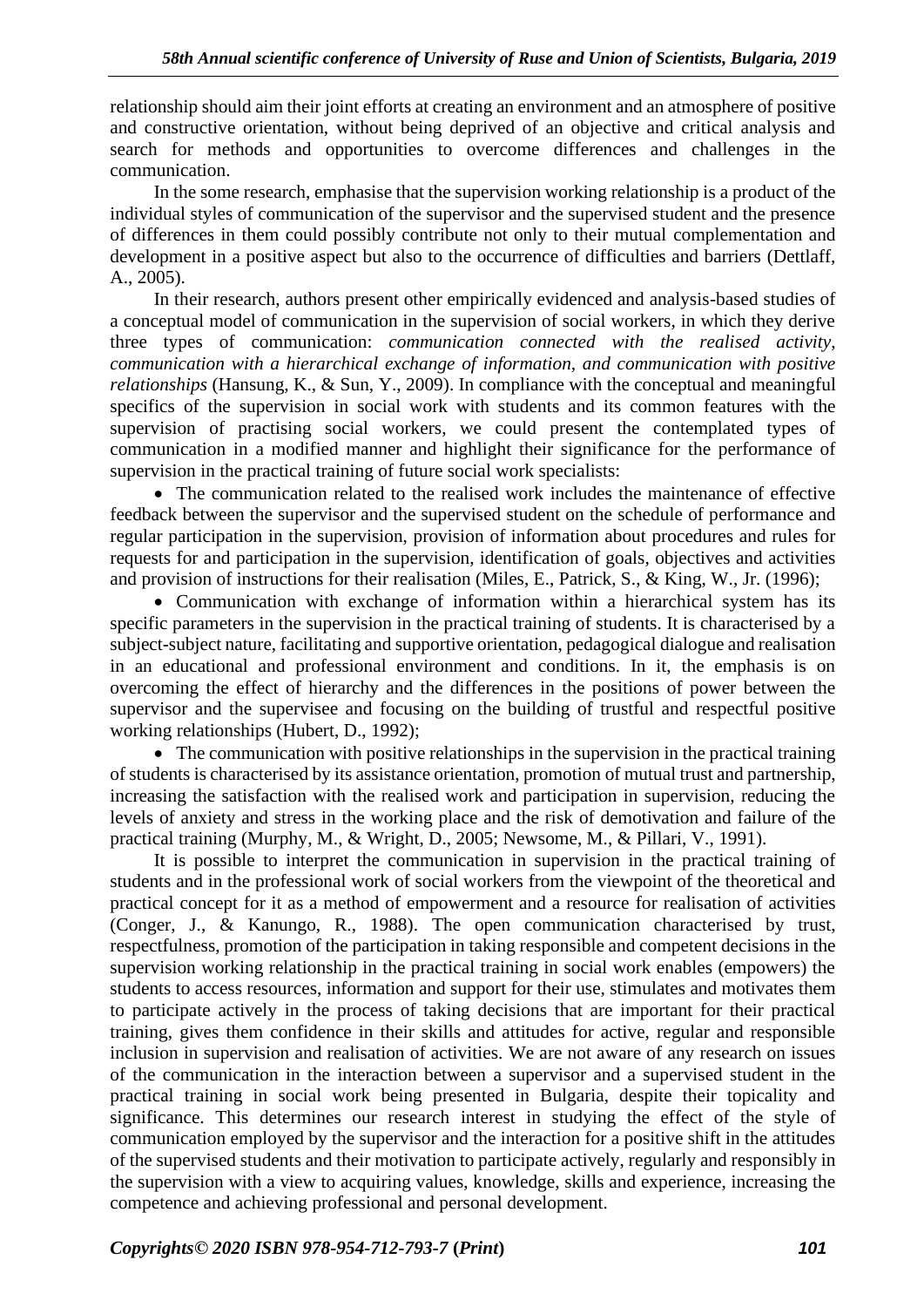# **2. Research on the identification of the students' attitudes to the style of communication and interaction employed by the supervisor in the supervision working relationship**

# *2.1. Purpose of the research*

Identification of the attitudes of the students in the Social Work specialties in the bachelor and master degree programmes to the style of communication and interaction employed by the supervisor in the supervision working relationship and its contribution to creating an environment and conditions for supporting the students in the acquisition of values, knowledge, skills and good experience, facilitation of the process of integrating theory and practice, motivation of active and responsible participation in supervision and promotion of their cognitive, practical and professional and personal development.

#### *2.2. Participants in the research*

The research included 225 students ( $N = 225$ ) from the Bachelor's (88%) and Master's (12%) degree programmes in Social Work at the University of Ruse out of a total of 252 students in the period from 2014 to 2018. This shows that 89.29% of them chose to participate in it at their free will and initiative. The sample is unintentional and randomised and provides equal opportunities for all students to enter it.

### *2.3. Methods*

The research is conducted through a 'Questionnaire for a study on the attitudes of students from the bachelor's and master's degree social work programme towards implementing supervision in their social work practical training'. This is an author's research tool which has been approbated and validated and which includes 7 subscales with 25 items. The analysis will be completed with data from a conducted interview which is linked thematically to the questions from the research tool. Respondents' answers about their stated attitudes are rated using a five-point Likert scale. To verify the reliability of the questionnaire, Cronbach's coefficient alpha  $(\alpha)$  has been used for the sample surveyed  $(N = 225)$  through an analysis of the seven subscales. The reliability of the scale is  $\alpha = 0.746$ , which reveals very good consistency of the questions. The students participated in the research based on informed consent.

# *2.4. Analysis of the research results in Subscale 6 'Style of communication and interaction employed by the supervisor in the supervision working relationship'*

The subscale includes items for identification of the respondent's attitudes towards the conducting of supervision in the practical training in social work in the following aspects: supervisor's use of a system of measures for positive support oriented towards establishment of the supervisee's appropriate conduct; the use of a calm, business-like and respectful tone of communication by the supervisor in implementing the control and correction of the supervisee's inappropriate conduct; timely reaction, taking consistent actions and adequate measures by the supervisor if necessary to correct the supervisee's conduct that does not comply with the requirements; the style of communication and interaction with the supervisee employed by the supervisor, characterised by an expression of sensitivity towards cultural and other differences (e.g., race, ethnicity, sex, age, disability, sexual orientation, etc.) and realization of nondiscriminatory conduct. In technological and methodological aspect, the subscale elements present one of the leading components of the supervision in the practical training in social work of the students, related to the interaction, communication, cultural and anti-discrimination aspects of the supervision working relationship.

Based on the quantitative and qualitative analysis of empirical data in Subscale 6F of the research tool, the following main conclusions may be drawn:

А. Over the research period 2014 – 2018, high numerical values were registered of shares of responses with positive attitudes in the items from the subscale, which are characterised by distribution within the  $91.11\% - 94.22\%$  range for responses with a firmly expressed agreement ("I entirely agree") and with lower values of the positive and hesitant responses ("I am inclined to agree"), ranging from 5.78% to 8.89%. In the date in the subscale, there are no responses with expressed neutral positions and negatively oriented ones. The data provided by the quantitative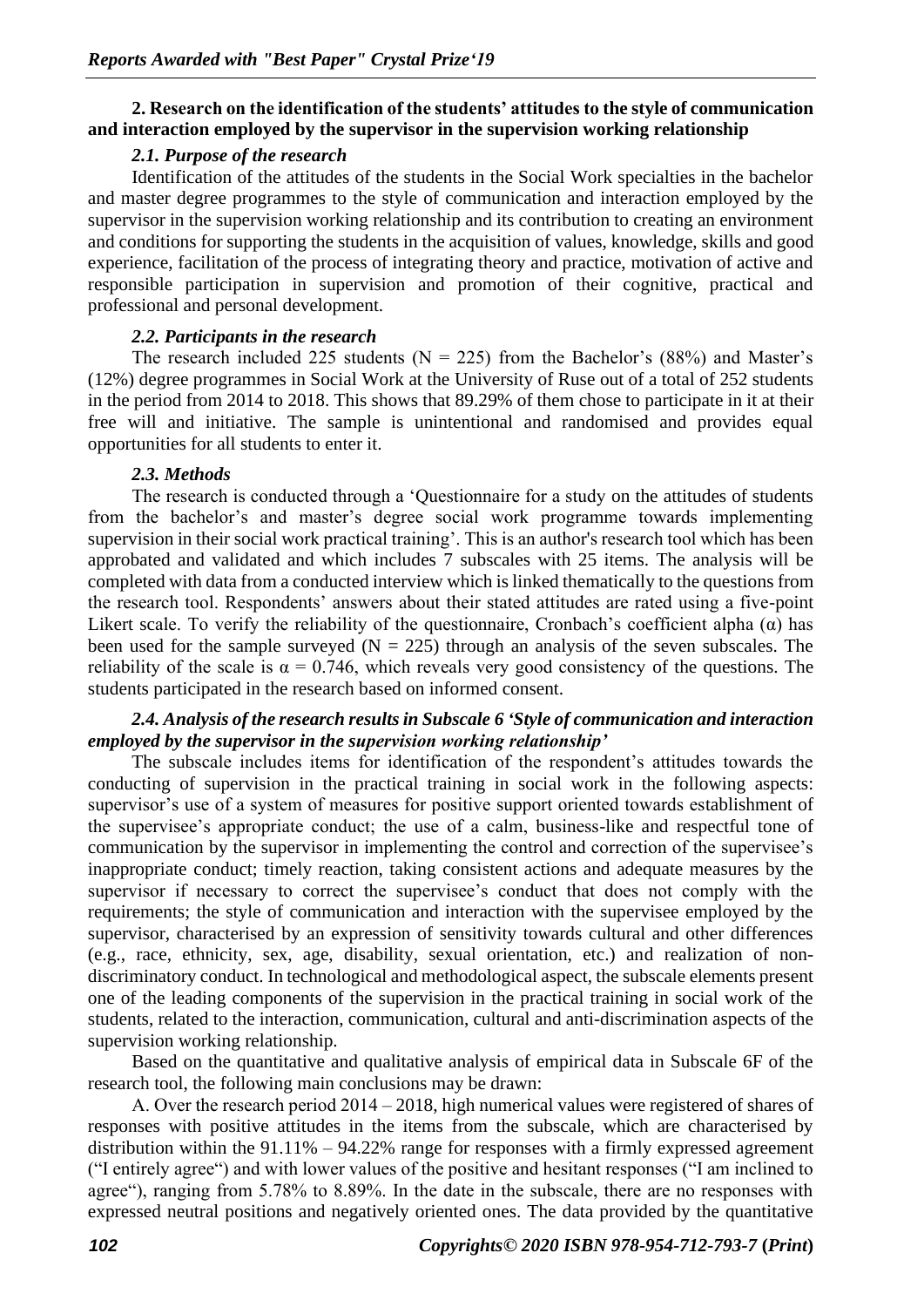and qualitative analysis allows us to draw a conclusion that there is an expressed high degree of firm responses and agreement with statements about positive attitudes resulting in the formation of a stable trend with positive orientation.

B. The quantitative and qualitative analysis of empirical data in Subscale 6 allows for deducing information about a high level of expressed agreement by the participants in the research with statements of positive attitudes in the following aspects:

• Use by the supervisor of a system of measures for positive support with orientation towards establishment of the supervisee's appropriate conduct (Item 1). In the analysed element for the period of research from 2014 to 2016, a high numerical value of 90.58% was identified of the share of answers with firmly expressed agreement with statements with positive attitudes, which is combined with a low value of statements with positive attitudes expressed with a certain degree of hesitation (9.42%) and a lack of responses comprising neutral opinions and negative positions. The presented quantitative information and its qualitative analysis serve as the basis for argumentation of a high level of explicitness of the stated positions and of agreement with the positive attitudes related to them. The outlined positive trend developed in the next research period (2017 – 2018), which reported a significant increase in the numerical value of the relative share of the responses that firmly expressed agreement with statements of positive attitudes (95.40%) and in the meantime a double reduction in the value of the share of the positive responses expressed with insufficient certainty (4.60%). The outlined dynamics in the development of the respondents' attitudes confirms the identified positive general trend regarding the significance of the supervisor's style of communication and interaction with the supervised student in their role of an important factor for implementation of quality and effective supervision;

• Use by the supervisor of a calm, business-like and respectful tone of communication in performing the control and correction of any inappropriate conduct of the supervisee (Item 2). The relative share of respondents' answers responses with firmly expressed agreement with statements of positive attitudes in the given item for the period  $2014 - 2016$  has a high numerical value of 90.58%, and the share of the responses with statements of positive attitudes with certain hesitation – with low numerical value of 9.42%. The presented empirical data and their analysis reveal the clearly outlined positive trend, which was verified and developed in the next research period (2017 – 2018). A confirmation of this are the approximately four per cent of the numerical value of the share of responses with firmly expressed agreement with statements of positive attitudes (94.25%) and the considerable decrease in the value of the share of the positive responses with declared hesitation of up to 5.75%. In compliance with the aforementioned findings, an argument can be constructed about a sustainable positive trend in the respondents' attitudes towards the supervisor's use of a calm, business-like and respectful tone of communication in the implementation of control and, if necessary, correction of the supervised student's inappropriate conduct;

• Timely reaction, taking sustainable actions and adequate measures by the supervisor in case of correction of the supervisee's conduct that does not comply with the requirements (Item 3). The numerical value of the relative share of the respondent's responses with firmly expressed agreement with statements of positive attitudes in the given item for the period  $2014 - 2016$  was 89.86%, and the share of the responses related to expressing positive attitudes with certain hesitation had a low value of 10.14%. No responses with neutral opinion and stated negative positions were registered in the item. The quantitative and qualitative analysis of empirical data allows us to draw a conclusion about a positive trend in the respondents' attitudes in the given aspect. The identified trend developed and established itself in the second research period (2017 – 2018), and the numerical value of the share of responses firmly expressing agreement with statements of positive attitudes increased considerably by approximately four per cent and reached 93.10%, and the value of the share of the positive responses with hesitation decreased by over three per cent and was 6.90%;

• Style of communication and interaction with the supervisee used by the supervisor, characterised by an expression of sensitivity to cultural and other differences (e.g., race, ethnicity, sex, age, disability, sexual orientation, etc.) and realization of non-discriminatory conduct (Item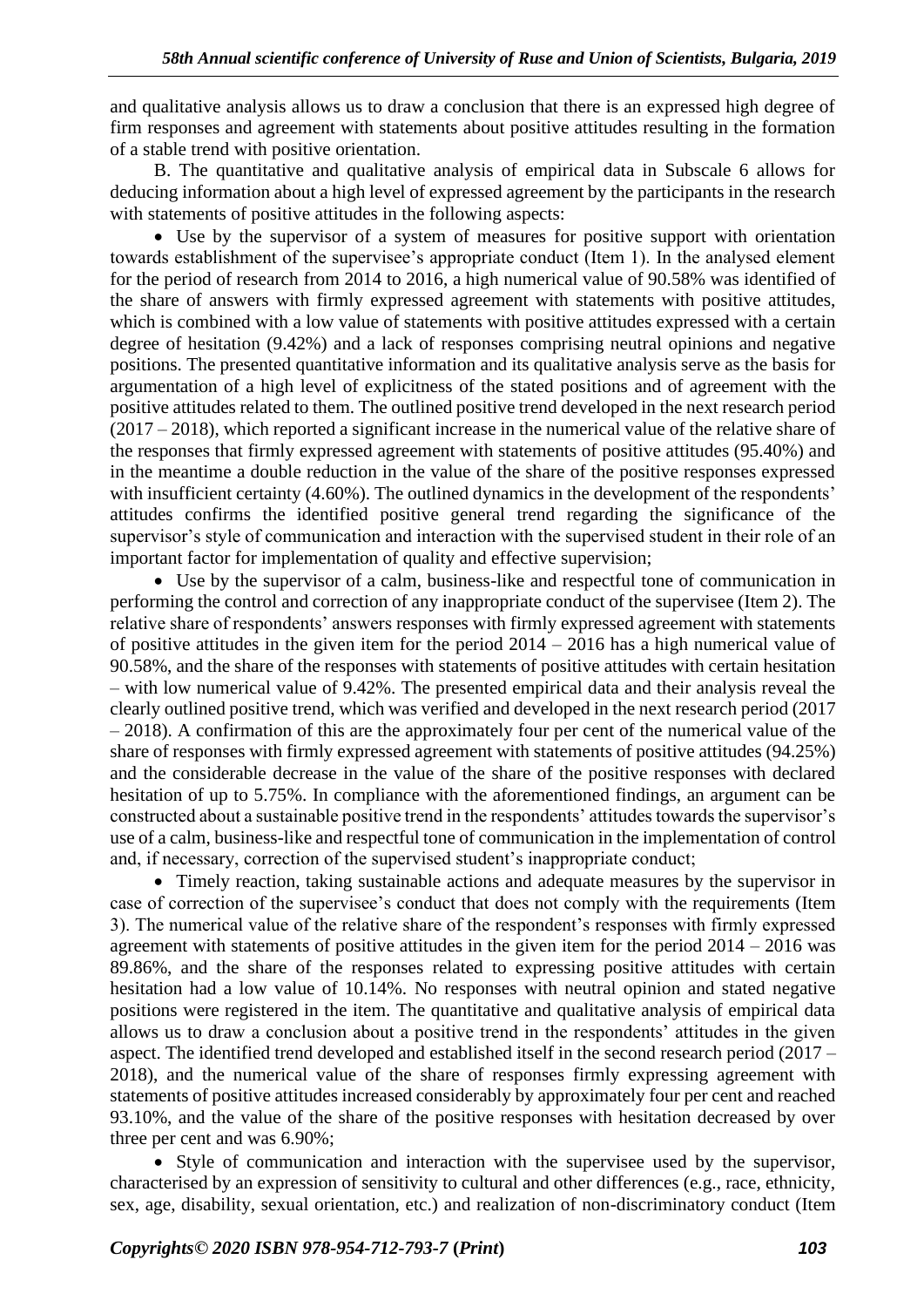4). The established numerical value of the relative share of firmly expressed agreement with statements of positive attitudes in the given item respondents' answers for the period 2014 – 2016 was 89.86%. The share of the responses with stated positive attitudes with certain hesitation had a low value of 10.14% and combined with a lack of responses with neutral opinion and stated negative positions. The quantitative and qualitative analysis of empirical data allows drawing a conclusion about a positive trend in the respondents' attitudes in the given item. The outlined trend was verified and became sustainable in the second research period  $(2017 - 2018)$ , and the numerical values of the share of the responses firmly expressing agreement with statements of positive attitudes (94.25%) and of the positive responses with expressed hesitation (5.75%) remained relatively constant.

In their responses in the conducted interview, the respondents submitted their opinions on the questions from Subscale 6: e.g., "During the traineeship in various social services, almost all supervisors helped us, sympathised with our difficulties and always communicated in a respectful tone and manner. I was never treated differently because of my ethnic background"; "In the cases when I had to make corrections in my work recommended by the supervisor, he never demonstrated rude and disrespectful attitude. On the contrary, I received more understanding and support and guidance on how to achieve the necessary changes"; "If there was a case of a bit more tense relations and tone in the communication during supervision, I tried to have some understanding, but this did not contribute our good interaction and solving the set problems"; "An organisation should be established in which the students will have a better opportunity to communicate freely and openly with the supervisor and gain more knowledge, skills and experience through their assistance".

The responses from the interview confirm the established positive trend in the respondents' attitudes in the subscale to a considerable extent. Opinions are expressed on increasing the efficiency of the communication and interaction between the supervisor and the supervisee with contribution towards building a constructive, positively oriented and culture sensitive supervision working relationship, contributing towards increasing the students' competence and development.

#### **3. Discussion and conclusions**

The evidence deduced from the quantitative and qualitative analysis allow for drawing a conclusion about the distribution of the majority of the values of the shares of the respondents' answers in the highest and related with positive attitudes points of the affirmative part of the evaluation scale in the questionnaire. Based on that, an argument is constructed about the stable positive orientation in the students' attitudes towards the use by the supervisor of constructive, positively oriented, dialogic, culture sensitive and non-discriminatory style of communication and interaction in the supervision working relationship.

In addition to the presented general positive trend in the students' attitudes in the subscale, it is necessary to note that the introduction of regulations in social work training and of standards for supervision in the social work with students will create the necessary technological and methodological basis for formation of the educational environment with communication and interaction components meeting the students' needs. This will contribute towards the optimal use of the various types of communication in supervision and to using their capacity as a method of empowerment of the students and a specific resource focusing on the improvement of the quality and the effectiveness of the conducted supervision and of the practical training in social work.

### **CONCLUSION**

A factor of leading importance for the realization of the goals of the supervision in the practical training in social work is the positive attitudes formed in the students towards the style of communication and interaction employed by the supervisor, characterised by positive orientation, constructiveness, objective and critical analysis and a high level of general professional and cultural competence. It has a significant encouraging and motivating impact not only on the active, regular and responsible inclusion of the students in supervision, but also on the